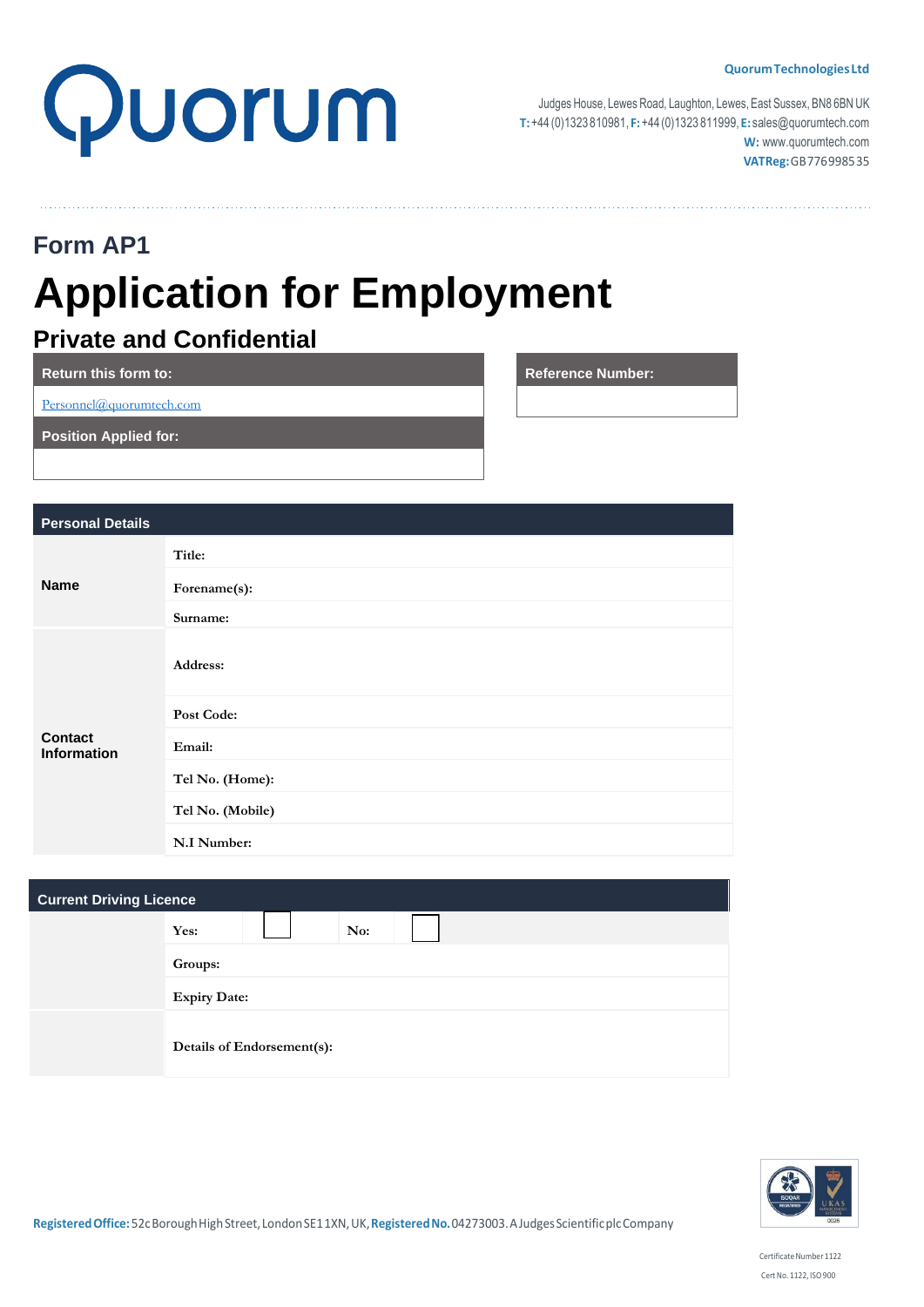# Quorum

Judges House, Lewes Road, Laughton, Lewes, East Sussex, BN8 6BN UK **T:**+44 (0)1323 810981, **F:**+44(0)1323 811999, **E:** [sales@quorumtech.com](mailto:sales@quorumtech.com) **W:** [www.quorumtech.com](http://www.quorumtech.com/) **VATReg:**GB776998535

| Are there any restrictions on you taking up Employment in the UK? |                                 |  |
|-------------------------------------------------------------------|---------------------------------|--|
|                                                                   | Yes:<br>$\vert$ No:             |  |
|                                                                   | If Yes, Please Provide Details: |  |

| <b>Education</b> (please complete in full and use a separate sheet if necessary) |                                  |                              |
|----------------------------------------------------------------------------------|----------------------------------|------------------------------|
|                                                                                  | Schools/College/University Names | <b>Qualifications Gained</b> |
|                                                                                  |                                  |                              |
|                                                                                  |                                  |                              |
|                                                                                  |                                  |                              |
|                                                                                  |                                  |                              |
|                                                                                  |                                  |                              |
|                                                                                  |                                  |                              |

| <b>Employment History</b> (please complete in full and use a separate sheet if necessary) |                            |
|-------------------------------------------------------------------------------------------|----------------------------|
|                                                                                           | Name of Employer:          |
|                                                                                           | Address:                   |
|                                                                                           | Dates of Employment:       |
| <b>Last/Current</b>                                                                       | <b>Job Title:</b>          |
| Employment                                                                                | Duties:                    |
|                                                                                           | Rate of Pay:               |
|                                                                                           | <b>Reason for Leaving:</b> |
|                                                                                           | <b>Notice Period:</b>      |

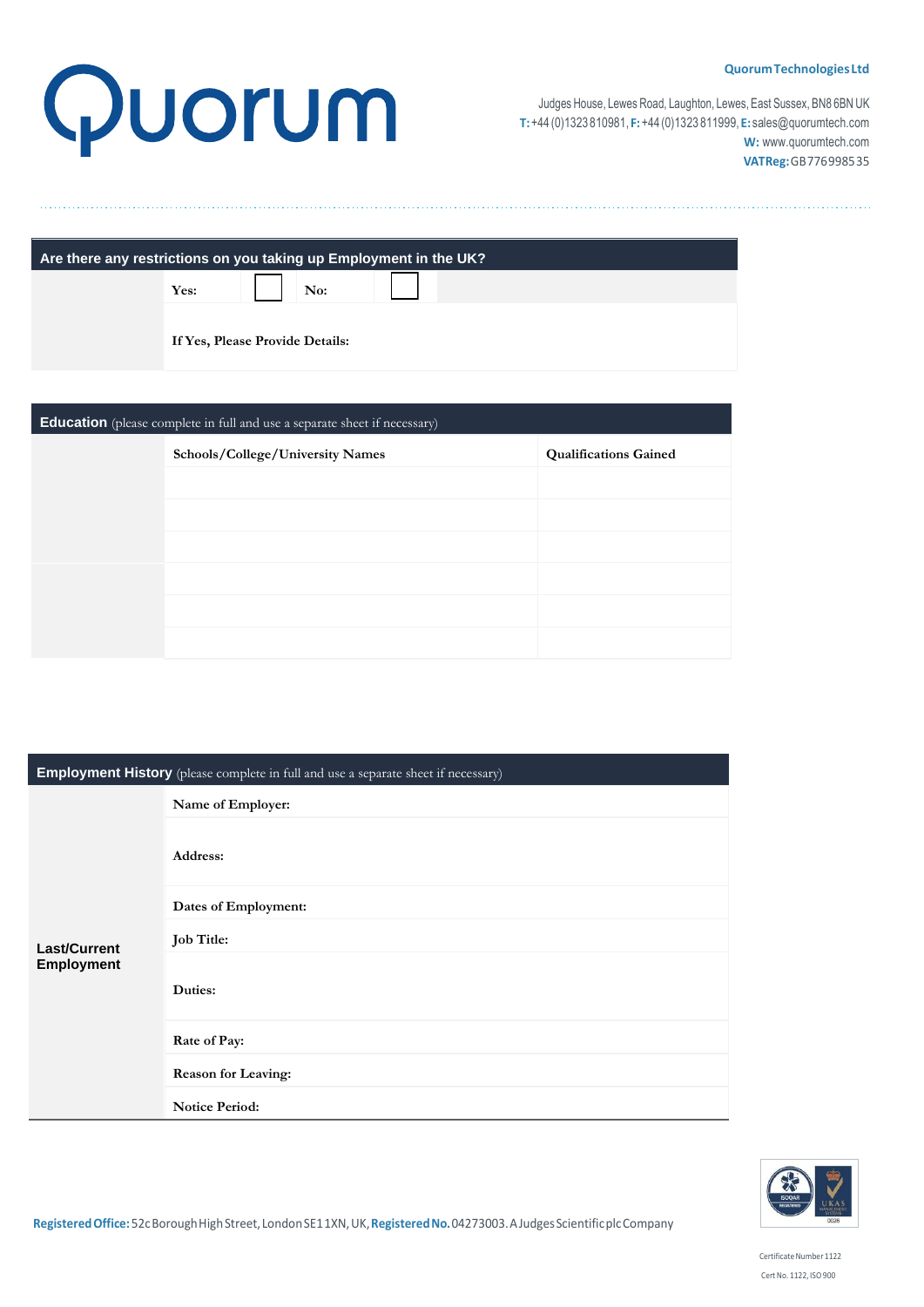# Quorum

Judges House, Lewes Road, Laughton, Lewes, East Sussex, BN8 6BN UK **T:**+44 (0)1323 810981, **F:**+44(0)1323 811999, **E:** [sales@quorumtech.com](mailto:sales@quorumtech.com) **W:** [www.quorumtech.com](http://www.quorumtech.com/) **VATReg:**GB776998535

|                                  | Name of Employer:    |
|----------------------------------|----------------------|
|                                  | Address:             |
| <b>Previous</b>                  | Dates of Employment: |
| <b>Employment #2</b>             | Job Title:           |
|                                  | Duties:              |
|                                  | Rate of Pay:         |
|                                  | Reason for Leaving:  |
|                                  | Name of Employer:    |
|                                  | Address:             |
| <b>Previous</b><br>Employment #3 | Dates of Employment: |
|                                  | Job Title:           |
|                                  | Duties:              |
|                                  | Rate of Pay:         |
|                                  | Reason for Leaving:  |

# **Current Membership of Professional bodies (i.e. CIPD, NMC)**

**Please note any professional bodies you are a member or registered with:**

# **Other Employment**

**Please note any other employment that you would continue with if you were to be successful in obtaining the position:**

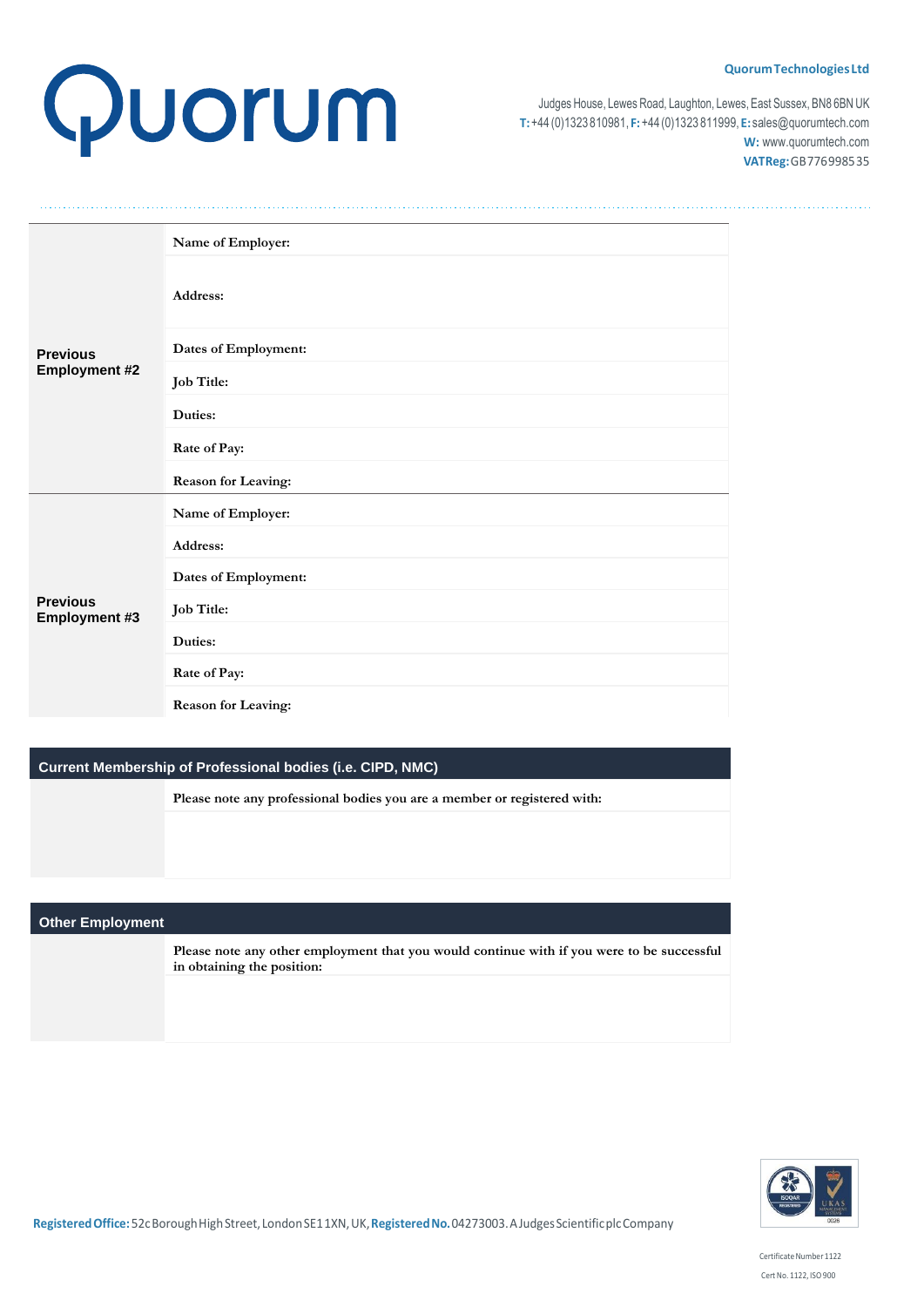

Judges House, Lewes Road, Laughton, Lewes, East Sussex, BN8 6BN UK **T:**+44 (0)1323 810981, **F:**+44(0)1323 811999, **E:** [sales@quorumtech.com](mailto:sales@quorumtech.com) **W:** [www.quorumtech.com](http://www.quorumtech.com/) **VATReg:**GB776998535

| <b>Leisure</b> |  |
|----------------|--|
|                |  |

**Please note here your leisure interests, sports and hobbies, other pastimes, etc.:**

| References (please note here two persons from whom we may obtain both character and work references) |                                               |                               |  |  |
|------------------------------------------------------------------------------------------------------|-----------------------------------------------|-------------------------------|--|--|
|                                                                                                      | Title:                                        |                               |  |  |
| Reference #1                                                                                         | Forename(s):                                  |                               |  |  |
|                                                                                                      | Surname:                                      |                               |  |  |
|                                                                                                      | Address:                                      |                               |  |  |
|                                                                                                      | Post Code:                                    |                               |  |  |
|                                                                                                      | Contact No.                                   |                               |  |  |
|                                                                                                      | <b>Position Held</b>                          |                               |  |  |
|                                                                                                      | May we approach the above prior to interview? | Yes<br>$\mathbf{No}$          |  |  |
|                                                                                                      | Title:                                        |                               |  |  |
|                                                                                                      | Forename(s):                                  |                               |  |  |
|                                                                                                      | Surname:                                      |                               |  |  |
| Reference #2                                                                                         | Address:                                      |                               |  |  |
|                                                                                                      | Post Code:                                    |                               |  |  |
|                                                                                                      | Contact No.                                   |                               |  |  |
|                                                                                                      | <b>Position Held</b>                          |                               |  |  |
|                                                                                                      | May we approach the above prior to interview? | Yes<br>$\mathbf{N}\mathbf{o}$ |  |  |



CertificateNumber 1122 Cert No. 1122, ISO900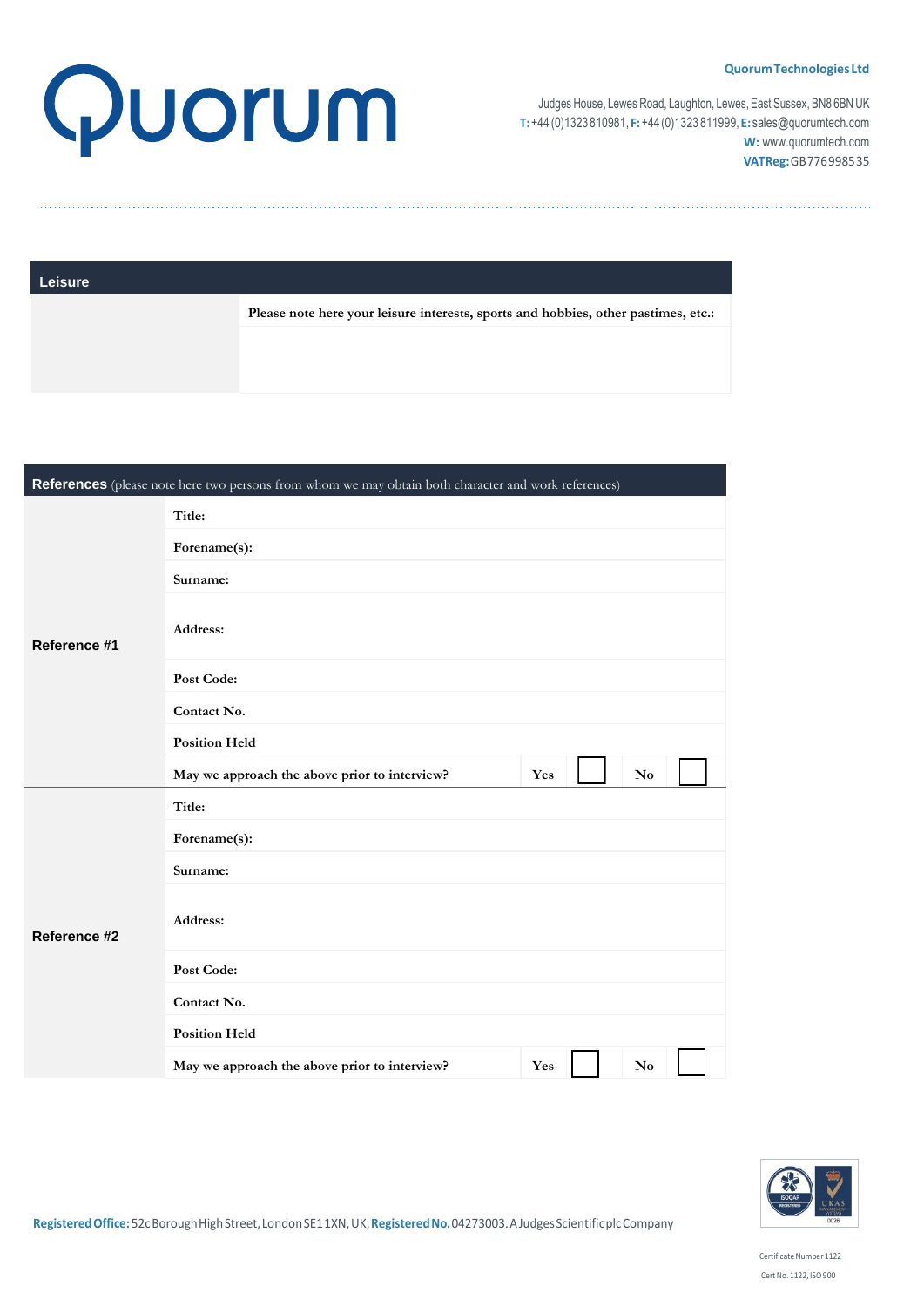

Judges House, Lewes Road, Laughton, Lewes, East Sussex, BN8 6BN UK **T:**+44 (0)1323 810981, **F:**+44(0)1323 811999, **E:** [sales@quorumtech.com](mailto:sales@quorumtech.com) **W:** [www.quorumtech.com](http://www.quorumtech.com/) **VATReg:**GB776998535

## **General Comments**

Please detail here your reasons for this application, your main achievements to date and the strengths you would bring to this post. Specifically, please detail how your knowledge, skills and experiences meet the requirements of this role (as summarised in the person specification).

## **Criminal Record**

**PLEASE NOTE ANY CRIMINAL CONVICTIONS EXCEPT THOSE 'SPENT' UNDER THE REHABILITATION OF OFFENDERS ACT 1974. IF NONE PLEASE STATE. IN CERTAIN CIRCUMSTANCES EMPLOYMENT IS DEPENDENT UPON OBTAINING A SATISFACTORY DISCLOSURE & BARRING CERTIFICATE FROM THE DISCLOSURE & BARRING SERVICE/DISCLOSURE SCOTLAND.**

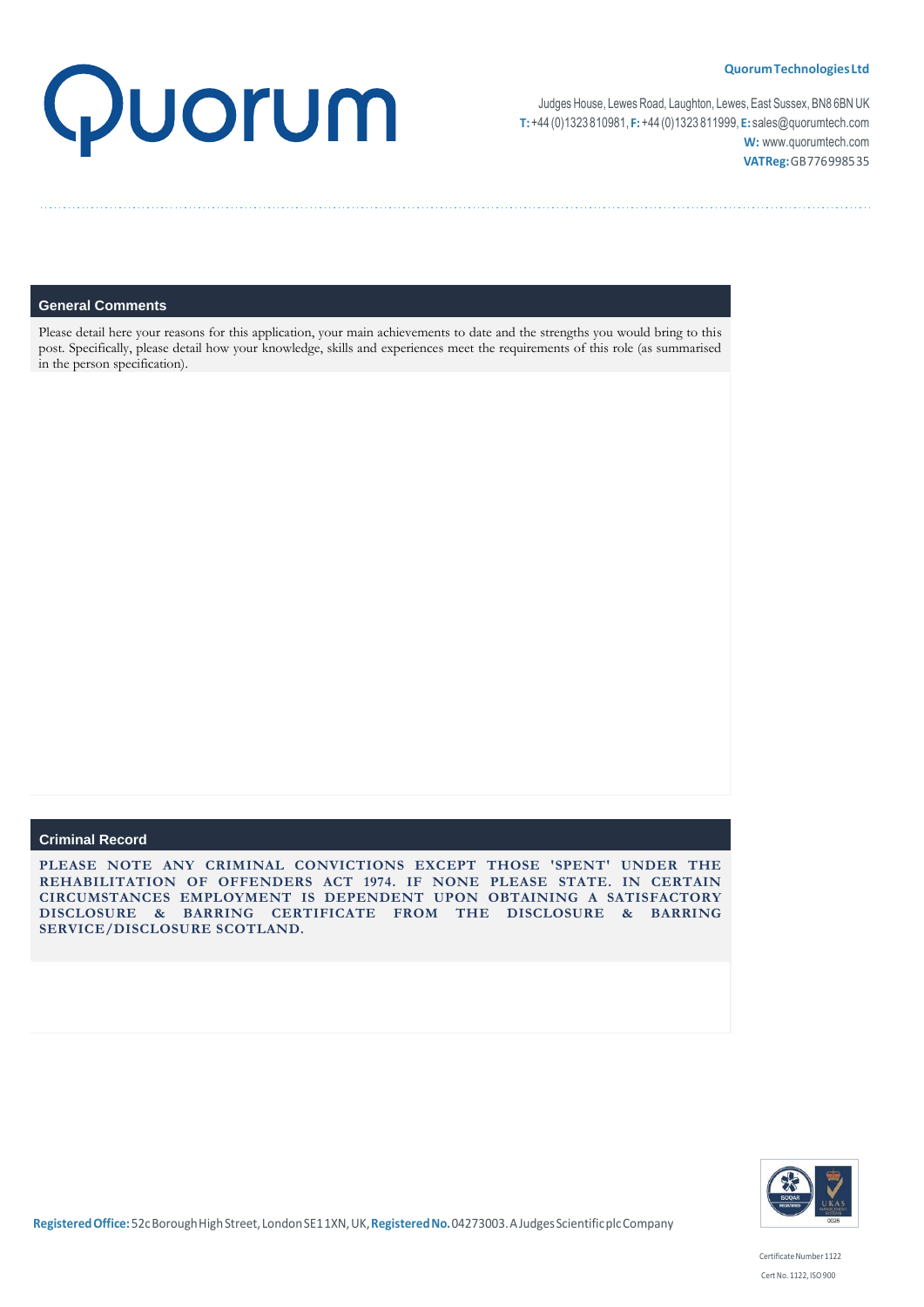

Judges House, Lewes Road, Laughton, Lewes, East Sussex, BN8 6BN UK **T:**+44 (0)1323 810981, **F:**+44(0)1323 811999, **E:** [sales@quorumtech.com](mailto:sales@quorumtech.com) **W:** [www.quorumtech.com](http://www.quorumtech.com/) **VATReg:**GB776998535

## **Data Protection**

**1. WE ARE AWARE OF OUR OBLIGATIONS UNDER DATA PROTECTION LEGISLATION, INCLUDING THE OBLIGATION TO COLLECT ONLY THE DATA THAT IS REQUIRED FOR OUR SPECIFIC PURPOSE. THE INFORMATION COLLECTED IN THIS APPLICATION FORM IS SPECIFIC TO OUR RECRUITMENT EXERCISE AND NECESSARY FOR THE PERFORMANCE OF THE ROLE THAT YOU HAVE APPLIED FOR. IF YOU ARE RECRUITED FOR THE ROLE YOU HAVE APPLIED FOR, OR ANY OTHER ROLE YOU ARE OFFERED BY US, THE INFORMATION PROVIDED WILL THEN BE USED FOR THE PURPOSES OF YOUR EMPLOYMENT WITH US, TOGETHER WITH FURTHER INFORMATION COLLECTED UPON RECRUITMENT FOR THOSE PURPOSES.** 

- **2. WE WILL TREAT ALL PERSONAL INFORMATION ABOUT YOU WITH UTMOST INTEGRITY AND CONFIDENTIALITY. OUR DATA PROTECTION POLICY SETS OUT OUR APPROACH TO ENSURING THAT YOUR DATA IS PROCESSED IN LINE WITH THE DATA PROTECTION PRINCIPLES WITHIN CURRENT DATA PROTECTION LEGISLATION.**
- **3. OUR PRIVACY NOTICE FOR JOB APPLICANTS GIVES YOU INFORMATION ON, AMONGST OTHER THINGS, THE DATA WE WILL HOLD ABOUT YOU DURING THE RECRUITMENT EXERCISE AND WHAT WE USE IT FOR. A COPY OF THE PRIVACY NOTICE IS ATTACHED TO THIS APPLICATION FORM.**

## **Declaration** (please read this carefully before signing this application)

- **1. I CONFIRM THAT THE INFORMATION PROVIDED IN THIS APPLICATION IS COMPLETE AND CORRECT AND THAT ANY UNTRUE OR MISLEADING INFORMATION WILL GIVE MY EMPLOYER THE RIGHT TO TERMINATE ANY EMPLOYMENT CONTRACT OFFERED.**
- **2. SHOULD WE REQUIRE FURTHER INFORMATION AND WISH TO CONTACT YOUR DOCTOR WITH A VIEW TO OBTAINING A MEDICAL REPORT, THE LAW REQUIRES US TO INFORM YOU OF OUR INTENTION AND OBTAIN YOUR PERMISSION PRIOR TO CONTACTING YOUR DOCTOR. I AGREE THAT THE ORGANISATION RESERVES THE RIGHT TO REQUIRE ME TO UNDERGO A MEDICAL EXAMINATION.**
- 3. **I AGREE THAT SHOULD I BE SUCCESSFUL IN THIS APPLICATION, I WILL, IF REQUIRED, APPLY TO THE DISCLOSURE & BARRING SERVICE/DISCLOSURE SCOTLAND FOR A DISCLOSURE & BARRING CERTIFICATE. I UNDERSTAND THAT SHOULD I FAIL TO DO SO, OR SHOULD THE DISCLOSURE NOT BE TO THE SATISFACTION OF THE COMPANY ANY OFFER OF EMPLOYMENT MAY BE WITHDRAWN OR MY EMPLOYMENT TERMINATED.**

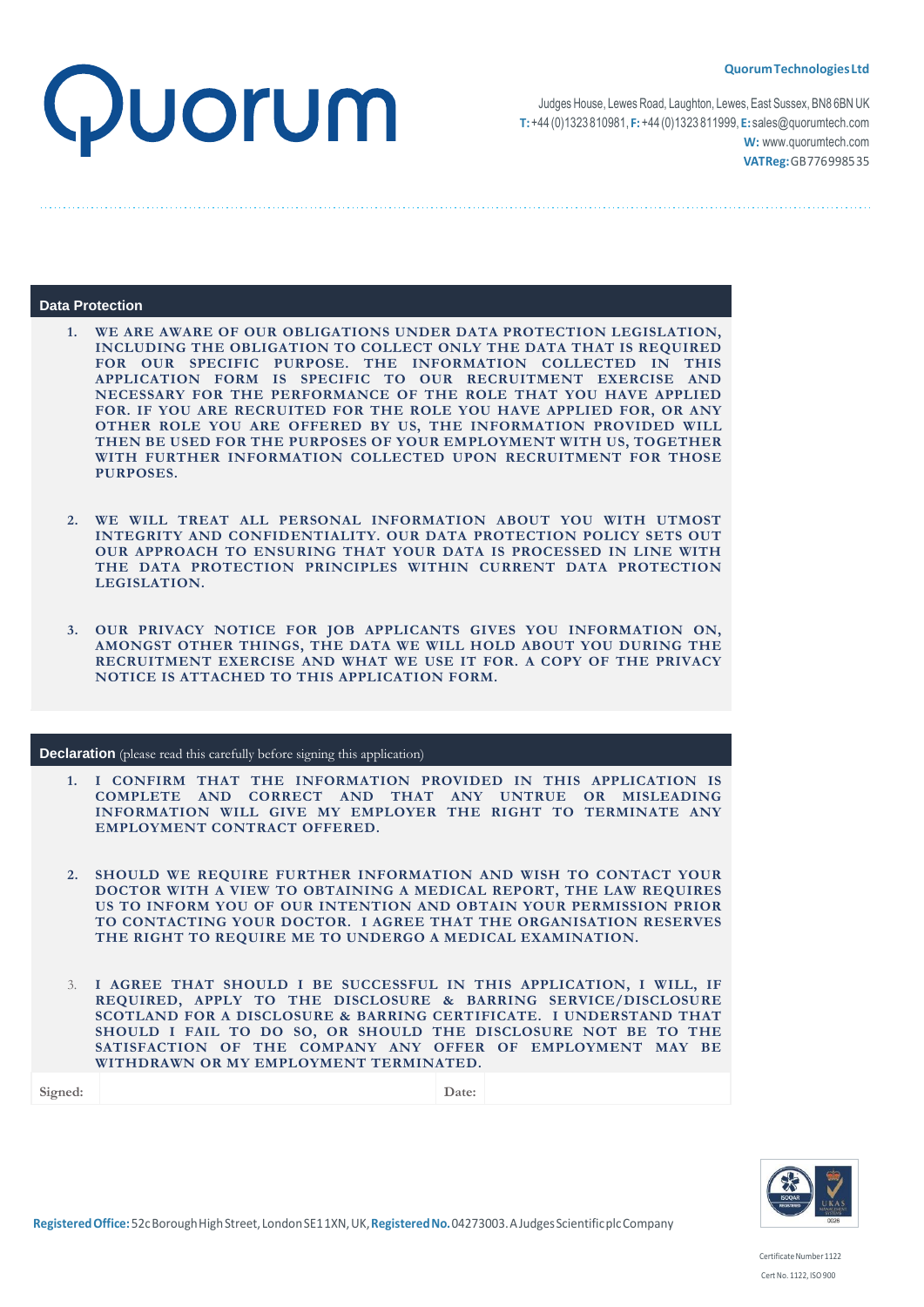# Quorum

Judges House, Lewes Road, Laughton, Lewes, East Sussex, BN8 6BN UK **T:**+44 (0)1323 810981, **F:**+44(0)1323 811999, **E:** [sales@quorumtech.com](mailto:sales@quorumtech.com) **W:** [www.quorumtech.com](http://www.quorumtech.com/) **VATReg:**GB776998535

# **Privacy Notice for Job Applicants**

In accordance with the General Data Protection Regulation (GDPR), we have implemented this privacy notice to inform you, as prospective employees of our Company, of the types of data we process about you. We also include within this notice the reasons for processing your data, the lawful basis that permits us to process it, how long we keep your data for and your rights regarding your data.

# **A) DATA PROTECTION PRINCIPLES**

Under GDPR, all personal data obtained and held by us must be processed according to a set of core principles. In accordance with these principles, we will ensure that:

- a) processing is fair, lawful and transparent
- b) data is collected for specific, explicit, and legitimate purposes
- c) data collected is adequate, relevant and limited to what is necessary for the purposes of processing
- d) data is kept accurate and up to date. Data which is found to be inaccurate will be rectified or erased without delay
- e) data is not kept for longer than is necessary for its given purpose
- f) data is processed in a manner that ensures appropriate security of personal data including protection against unauthorised or unlawful processing, accidental loss, destruction or damage by using appropriate technical or organisation measures
- g) we comply with the relevant GDPR procedures for international transferring of personal data

# **B) TYPES OF DATA HELD**

We keep several categories of personal data on our prospective employees in order to carry out effective and efficient processes. We keep this data in recruitment files relating to each vacancy and we also hold the data within our computer systems, for example, recruitment logs.

Specifically, we hold the following types of data:

- a) personal details such as name, address, phone numbers;
- b) name and contact details of your next of kin;
- c) your photograph;
- d) your gender, marital status, information of any disability you have or other medical information;
- e) right to work documentation;
- f) information on your race and religion for equality monitoring purposes;
- g) information gathered via the recruitment process such as that entered into a CV or included in a CV cover letter;
- h) references from former employers;
- i) details on your education and employment history etc;
- j) driving licence;
- k) criminal convictions.

# **C) COLLECTING YOUR DATA**

You provide several pieces of data to us directly during the recruitment exercise.

In some cases, we will collect data about you from third parties, such as employment agencies, former employers when gathering references or credit reference agencies.

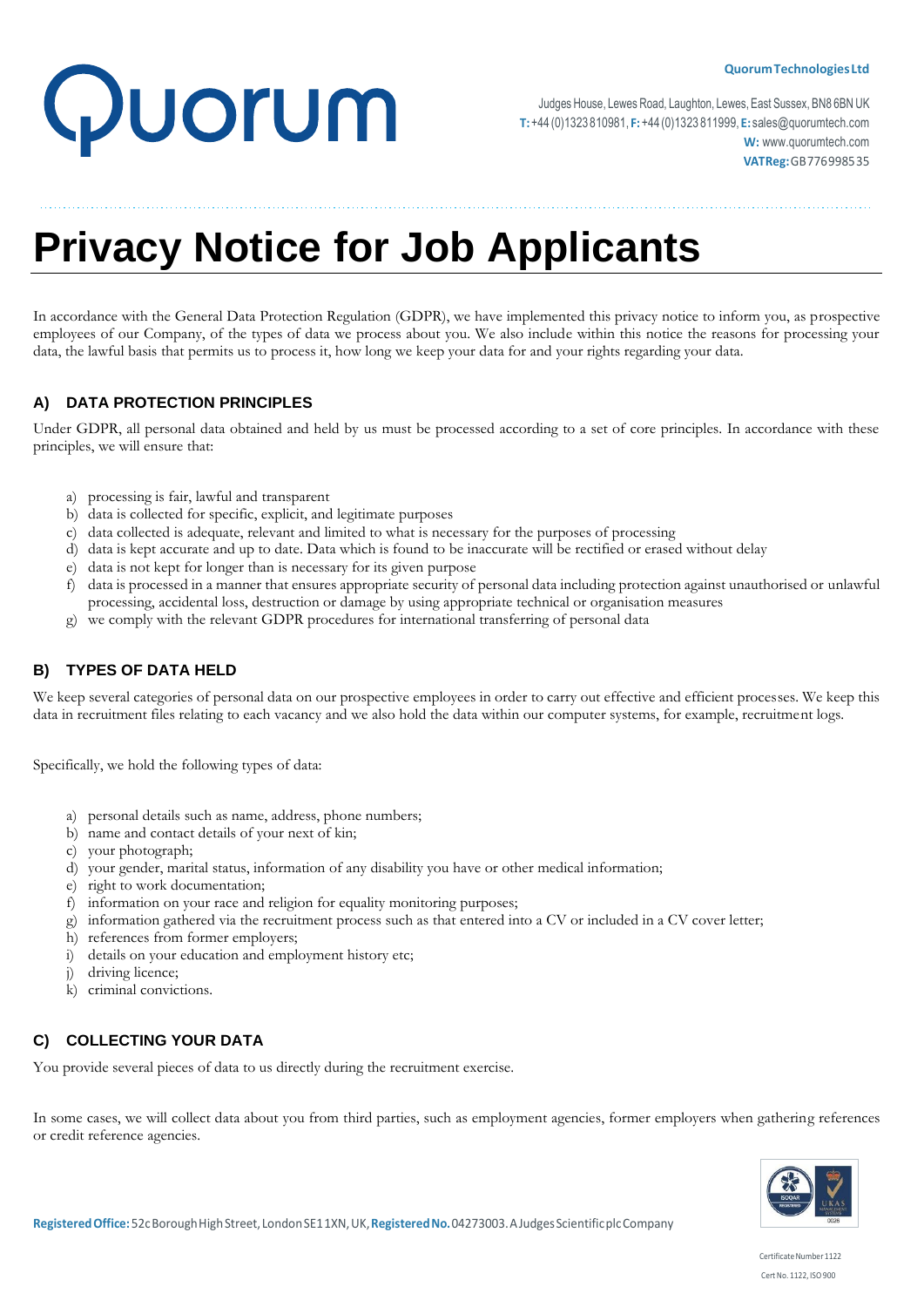# Quorum

Judges House, Lewes Road, Laughton, Lewes, East Sussex, BN8 6BN UK **T:**+44 (0)1323 810981, **F:**+44(0)1323 811999, **E:** [sales@quorumtech.com](mailto:sales@quorumtech.com) **W:** [www.quorumtech.com](http://www.quorumtech.com/) **VATReg:**GB776998535

Should you be successful in your job application, we will gather further information from you, for example, your bank details and next of kin details, once your employment begins.

# **D) LAWFUL BASIS FOR PROCESSING**

The law on data protection allows us to process your data for certain reasons only.

The information below categorises the types of data processing we undertake and the lawful basis we rely on.

| Activity requiring your data                                                                         | Lawful basis             |
|------------------------------------------------------------------------------------------------------|--------------------------|
| Carrying out checks in relation to your right to work in<br>the UK                                   | Legal obligation         |
| Making reasonable adjustments for disabled employees                                                 | Legal obligation         |
| Making recruitment decisions in relation to both initial<br>and subsequent employment e.g. promotion | Our legitimate interests |
| Making decisions about salary and other benefits                                                     | Our legitimate interests |
| Making decisions about contractual benefits to provide<br>to you                                     | Our legitimate interests |
| Assessing training needs                                                                             | Our legitimate interests |
| Dealing with legal claims made against us                                                            | Our legitimate interests |
| Preventing fraud                                                                                     | Our legitimate interests |

# **E) SPECIAL CATEGORIES OF DATA**

Special categories of data are data relating to your:

- a) health
- b) sex life
- c) sexual orientation
- d) race
- e) ethnic origin
- f) political opinion
- g) religion
- h) trade union membership
- i) genetic and biometric data.

We carry out processing activities using special category data:

- a) for the purposes of equal opportunities monitoring
- b) to determine reasonable adjustments



Certificate Number 1122 Cert No. 1122, ISO 900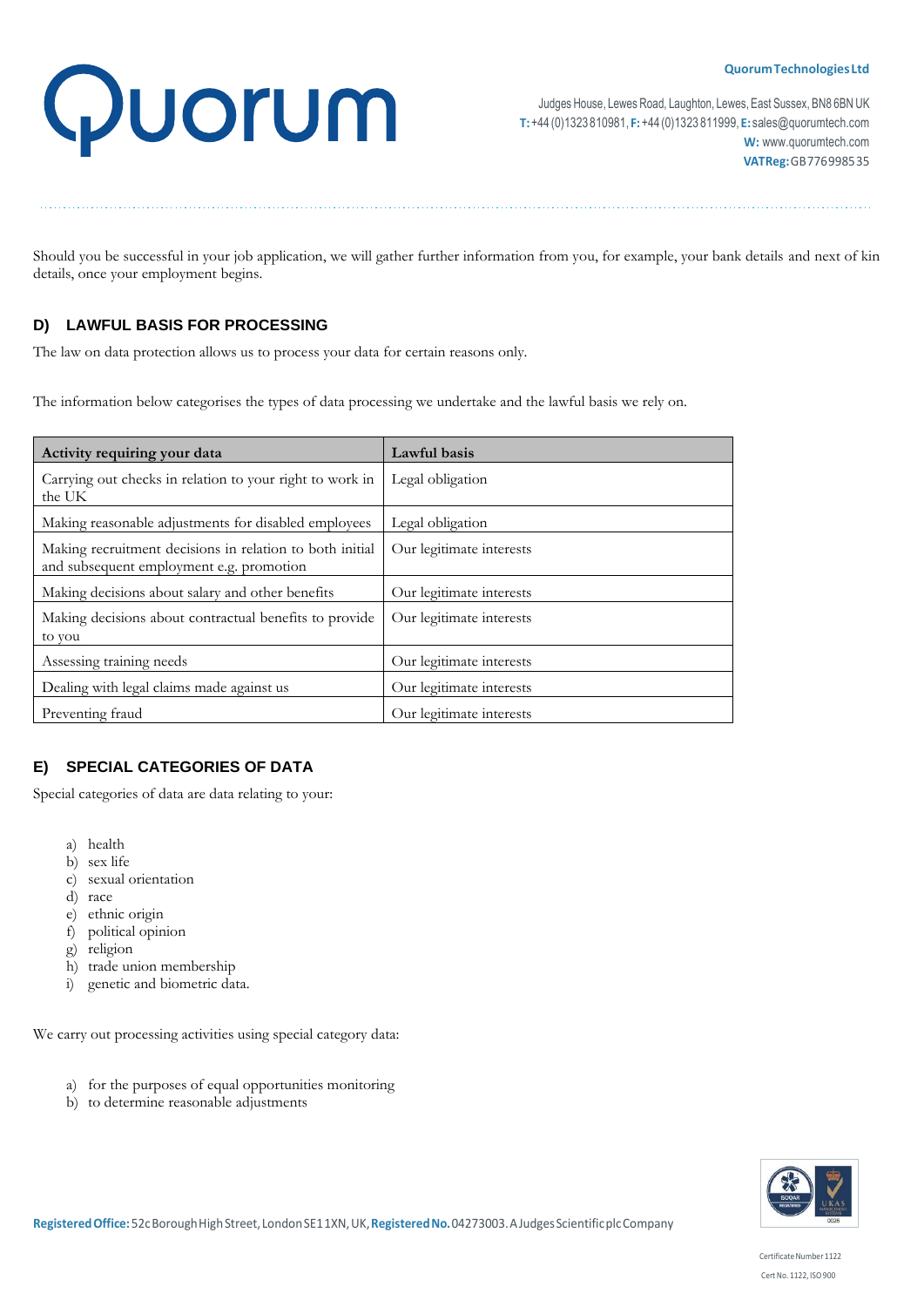

Judges House, Lewes Road, Laughton, Lewes, East Sussex, BN8 6BN UK **T:**+44 (0)1323 810981, **F:**+44(0)1323 811999, **E:** [sales@quorumtech.com](mailto:sales@quorumtech.com) **W:** [www.quorumtech.com](http://www.quorumtech.com/) **VATReg:**GB776998535

Most commonly, we will process special categories of data when the following applies:

- a) you have given explicit consent to the processing
- b) we must process the data in order to carry out our legal obligations
- c) we must process data for reasons of substantial public interest
- d) you have already made the data public.

# **F) FAILURE TO PROVIDE DATA**

Your failure to provide us with data may mean that we are unable to fulfil our requirements for entering into a contract of employment with you. This could include being unable to offer you employment or administer contractual benefits.

# **G) CRIMINAL CONVICTION DATA**

We will only collect criminal conviction data where it is appropriate given the nature of your role and where the law permits us. This data will usually be collected at the recruitment stage, however, may also be collected during your employment. We use criminal conviction data to determine your suitability, or your continued suitability for the role. We rely on the lawful basis of our legitimate interests to process this data.

# **H) WHO WE SHARE YOUR DATA WITH**

Employees within our company who have responsibility for recruitment will have access to your data which is relevant to their function. All employees with such responsibility have been trained in ensuring data is processing in line with GDPR.

Data is shared with third parties for the following reasons: Our legitimate interests.

We may also share your data with third parties as part of a Company sale or restructure, or for other reasons to comply with a legal obligation upon us. We have a data processing agreement in place with such third parties to ensure data is not compromised. Third parties must implement appropriate technical and organisational measures to ensure the security of your data.

We do not share your data with bodies outside of the European Economic Area.

# **I) PROTECTING YOUR DATA**

We are aware of the requirement to ensure your data is protected against accidental loss or disclosure, destruction and abuse. We have implemented processes to guard against such.

# **J) RETENTION PERIODS**

We only keep your data for as long as we need it for, which, in relation to unsuccessful candidates, is six months to a year.

If your application is not successful and we have not sought consent or you have not provided consent upon our request to keep your data for the purpose of future suitable job vacancies, we will keep your data for six months once the recruitment exercise ends.

If we have sought your consent to keep your data on file for future job vacancies, and you have provided consent, we will keep your data for nine months once the recruitment exercise ends. At the end of this period, we will delete or destroy your data, unless you have already withdrawn your consent to our processing of your data in which case it will be deleted or destroyed upon your withdrawal of consent.